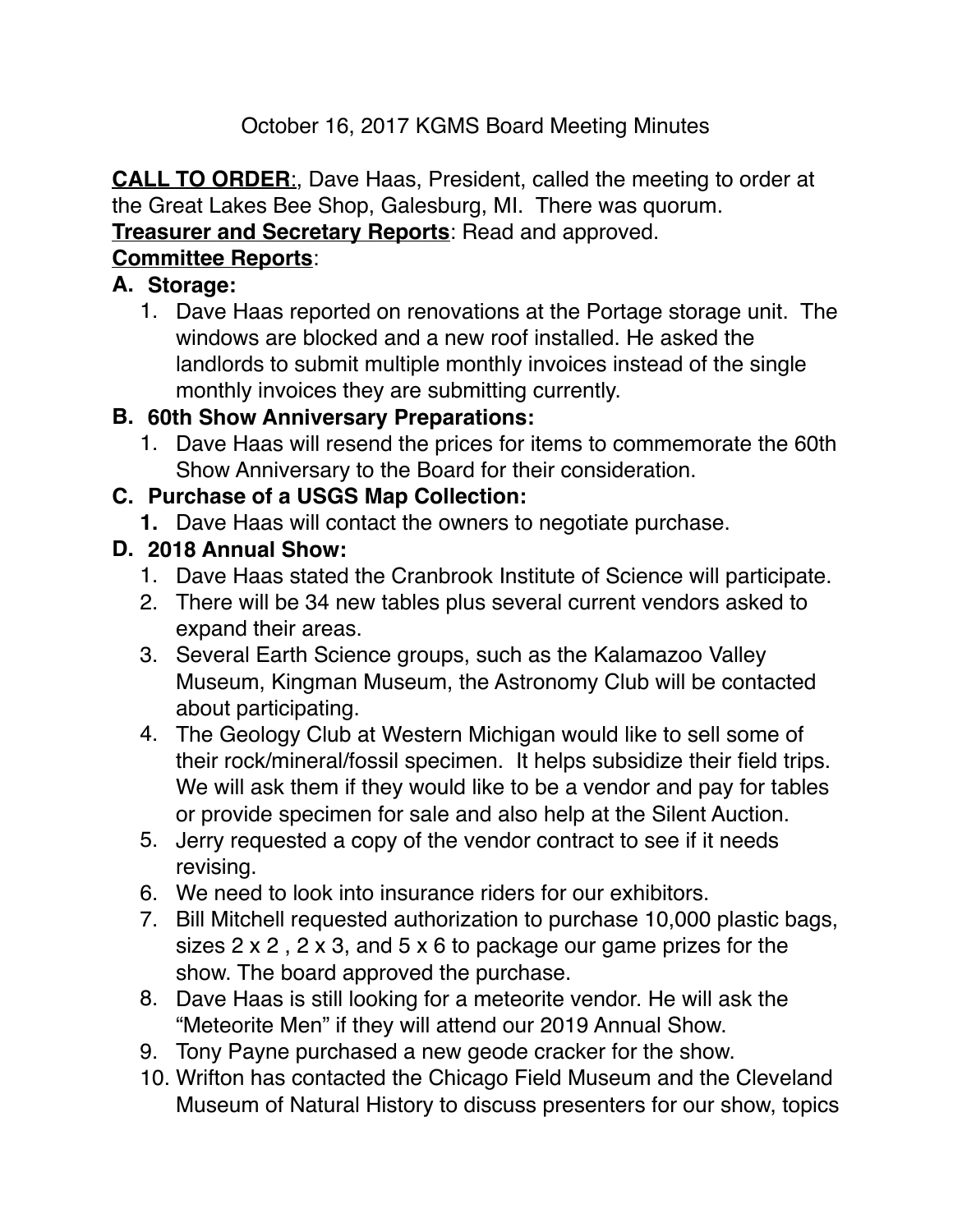they would be willing to discuss, and costs. In the end, the board unanimously approved Wrifton to spend up to a total cost of \$800 for the Cleveland and Chicago speakers for the 2018 show. Costs are to cover speaker fees, lodging, if necessary, transportation and food.

- 11. Also, there was discussion relating to seeking sponsors to supplement presenter costs. Although Wrifton indicated his Rock Shop business would be willing to provide sponsorship towards speaker costs, it was decided sponsorship guidelines should be drafted and approved first. Wrifton will prepare for board consideration.
- 12. It was also suggested we contact Western Michigan to see if they would like to present during the show.
- 13. The board recognized we will need to intensify advertising of speakers, natural science groups, and vendors not only through printed materials, such as articles, press releases, etc. but also electronically through websites, video, etc. As a result, Wrifton was asked to prepare an advertising budget.
- 14. The board approved rental of Room B to use for speaker presentations.
- 15. There was discussion about creating a "gathering of the clubs" for the 2019 show to discuss membership retention, how to make a great show, providing topics and activities to meet the interests of members, etc.

#### **E. The Website:**

- 1. Wrifton presented the revised site. He has initiated a members only section on the site. There was a great deal of discussion relating to members having access to all other members personal information, such as phone numbers and addresses, etc. There were many pros and cons presented but no decision was reached.
- 2. Jerry will send Wrifton an adjustable KGMS logo image for use.

#### **Meeting Was Adjourned.**

Recording Secretary

Allison VanNocker **Date Approved**: , 2017